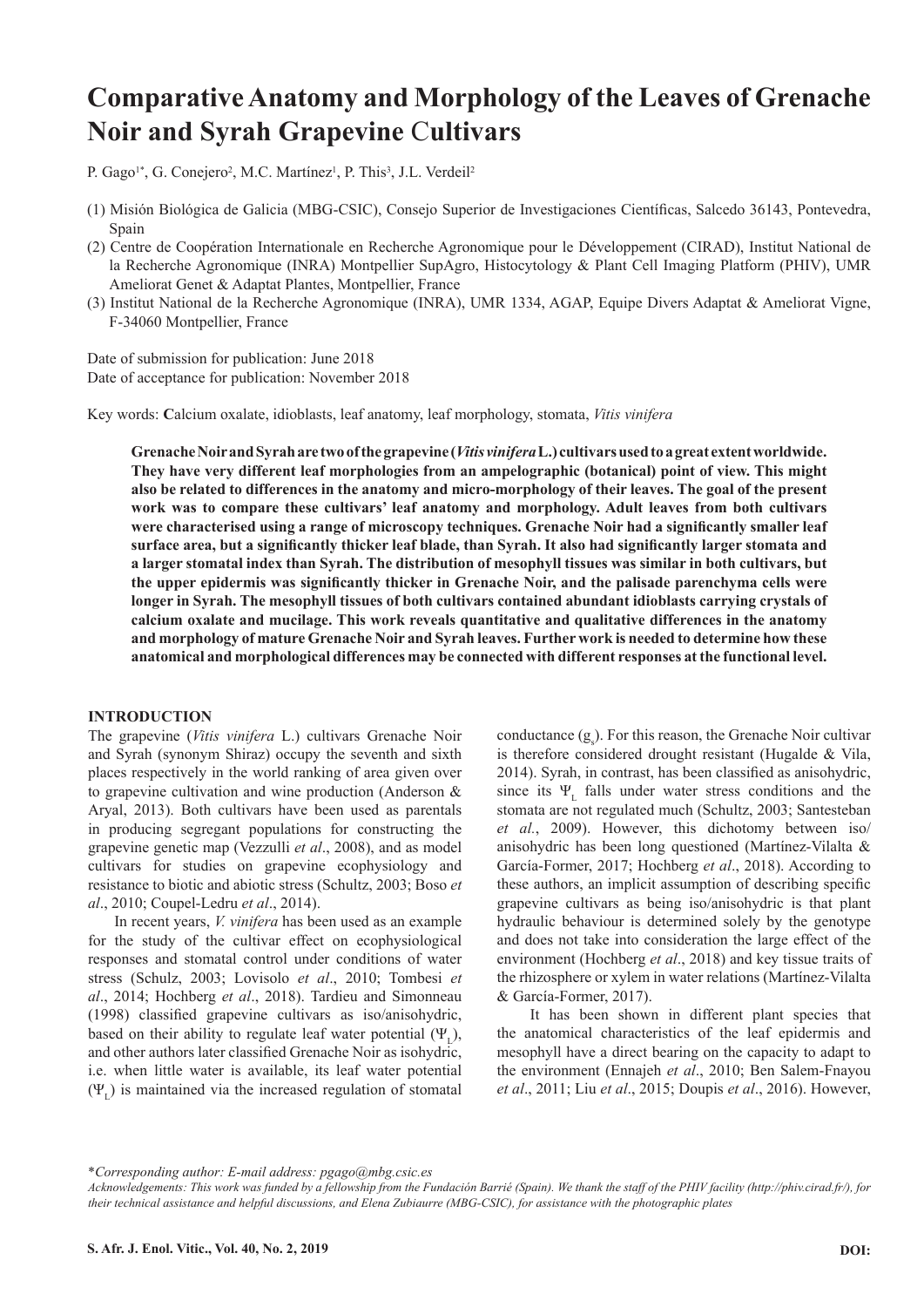while the differences in the behaviour of Grenache Noir and Syrah under water stress conditions have been studied from a functional response/physiological standpoint, no studies have compared the anatomical and morphological features of their leaves. In previous work (Gago *et al*., 2016), our group reported microanatomical differences between other grapevine cultivars related to their trichomes. The present work extends this study by examining, using different microscopy techniques, the differences in the anatomy and morphology of Grenache Noir and Syrah leaves. Knowledge of such differences may throw light on these cultivars' different responses to water stress.

#### **MATERIALS AND METHODS Plant material**

The analysed leaves belonged to five plants each of the Grenache Noir clone 344MT6 and Syrah clone ENTAV73. Non-grafted plants of these two cultivars are maintained in a sandy soil under a 'cordon trained to an espalier' canopy system (3 300 plants/ha plant density) with irrigation at the Montpellier SupAgro Domaine du Chapitre Experimental Plantation (Hérault, France). All leaves ( $n = 10$  per cultivar [two per plant]) were collected from nodes 8 to 9 of a fruiting cane growing from the present year's wood, after fruit-setting and before véraison (when leaf development is complete). The areas of the leaf lamina selected for stomatal and anatomical examination and morphometric measurements (Fig. 1) were chosen according to the recommendations of D'Ambrogio de Argüeso (1986) and Scienza and Boselli (1981).

## **Leaf variables studied**

## *Total leaf surface area*

Digital images (black and white; 600 ppi) were obtained for five leaves per cultivar, and the mean surface area of the blades was determined.

## *Density of stomata and stomatal index*

Using nail polish, three prints of the same area of the lower side of the leaf were taken from three of the five leaves per cultivar sampled, as described previously (Fig. 1). When the polish had completely dried at room temperature, it was pulled off with the help of adhesive tape and placed on a microscope slide. These preparations were then photographed (magnification X 20) in two different places using a Leica DM4500 microscope (Leica, Germany) equipped with a Retiga 2000R camera (QUIMAGING, Canada) (performed at the Montpellier Imaging Facility, www.mri.cnrs.fr) running Volocity® image capture software (Improvision, UK). The number of stomata and epidermal cells in the two photographs were then counted and the stomatal index determined according to Wilkinson (1979):

$$
SI = (NS*100)/(NC+NS)
$$
 [1]

where

 $SI =$ stomatal index

 $NS =$  number of stomata in the field of view (unit area) NC = number of epidermal cells in the same field of view (unit area)

Finally, stomatal length was measured for all the stomata visible in each of the nail polish prints.



## FIGURE 1

Parts of the leaf blade from where samples were taken for microanatomy studies: (1) for the determination of stomatal density, (2) for the determination of stomatal index. The sampling areas were chosen according to the recommendations of D'Ambrogio de Argüeso (1986) and Scienza and Boselli (1981).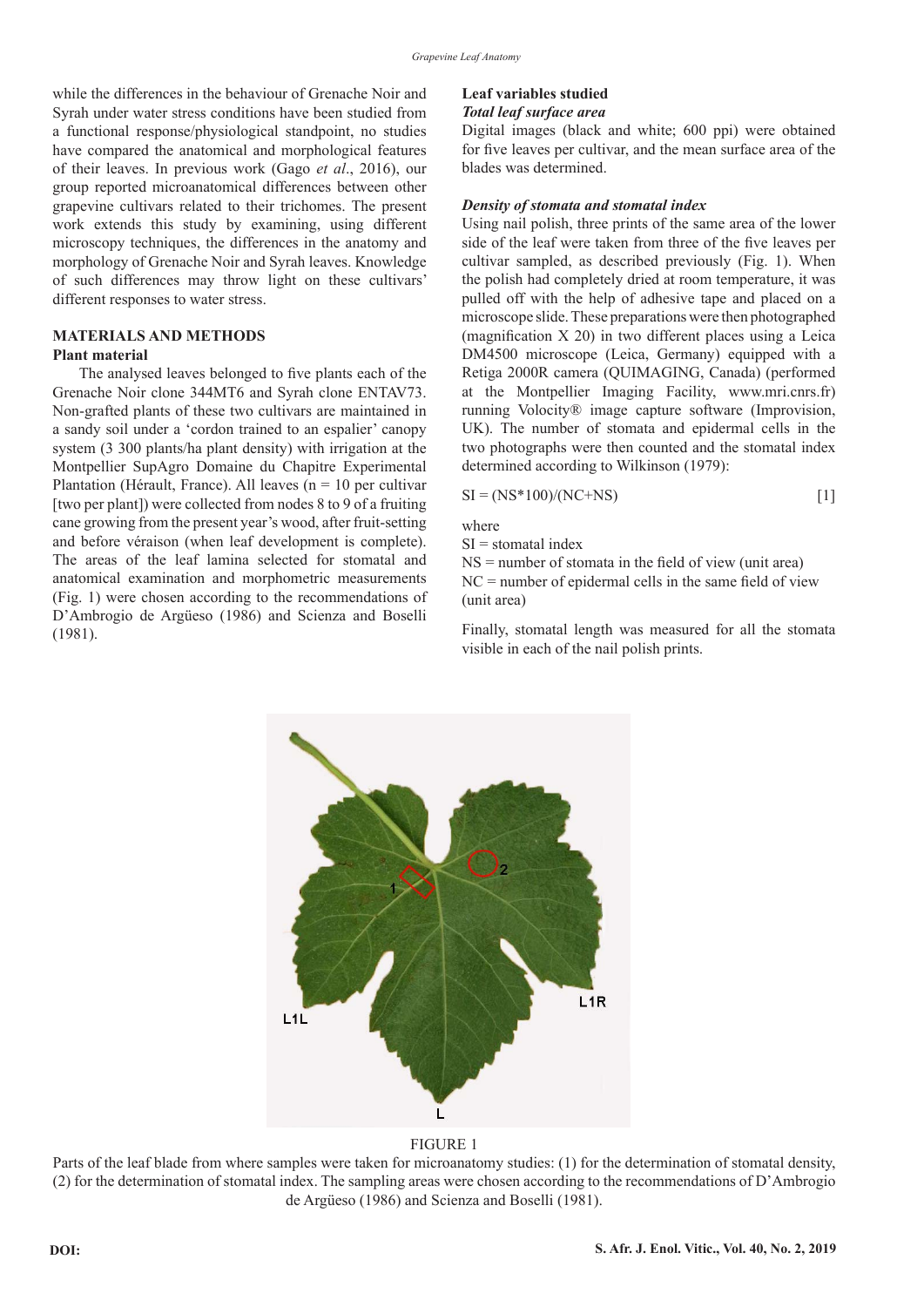## *Leaf anatomy*

Immediately after collecting the leaves, the petiole was wrapped in a wet paper towel and put in a plastic bag and inside a cooler. They were transported to the laboratory and, on the same day, a 0.3 x 1 mm sample was taken from the area of the leaf, as shown in Fig. 1, and immediately fixed in formaldehyde; this was performed for five leaves per cultivar. Each sample included a portion of vein L2 and some of the blade from either side. These samples were fixed, dehydrated and embedded in resin, as previously described in Gago *et al*. (2016), and the blocks were cut transversally and longitudinally using a Leica RM2255 microtome (Leica, Germany) to provide 3.5 µm sections. The latter were doublestained for carbohydrates and proteins using periodic acid Schiff reagent (PAS) and naphthol blue-black reagent (NBB) (Fisher, 1968; Buffard-Morel *et al*., 1992), and mounted in Isomount (Labonord, France). Digital images (magnification x 20) were then acquired using a NanoZoomer 2.0 HT digital slide scanner (Hamamatsu, Japan) at the same Montpellier Imaging Facility and viewed using NDPview software. The same preparations were also viewed by epifluorescence microscopy using a Leica DM 6000 microscope (Leica, Germany) under bright field conditions and employing the A-type filter (450 to 490 nm). Images were recorded at different magnifications using a Retiga 2000R (QIMAGING, Canada) camera running Volocity® software (Improvision, UK).

The following variables were then measured:

- Total leaf blade thickness
- Thickness of the upper epidermis, the palisade parenchyma, spongy parenchyma and lower epidermis
- Upper and lower cuticle thickness
- Area of the spongy parenchyma occupied by lacunae Stomata guard cell area (measured when stomata
- transverse sections were complete)
- Distribution of idioblasts in the mesophyll and size of crystals carried

## *Image analysis*

ImageJ software (National Institutes of Health, MD, USA http://rsbweb.nih.gov/ij/) was used to take all measurements and do all counts.

#### *Statistical analysis*

Means for the different variables were compared using Student's t-test for independent samples. Significance was set at  $P \le 0.05$ . All calculations were done using R software (R Core Team, 2017).

## **RESULTS**

## **Total leaf surface area**

The results for the measured variable "total leaf surface area" (Table 1) show that the leaves of the Syrah cultivar were significantly larger (20 624.38 mm<sup>2</sup> for Syrah *vs* 15 079.41 mm<sup>2</sup> for Grenache Noir) ( $P \le 0.05$ ).

#### **Density of stomata and stomatal index**

No significant difference was seen between the cultivars with respect to the density of stomata (Table 2); Grenache Noir leaves contained 137.75 stomatal pores per mm<sup>2</sup>, whereas Syrah contained 148.80 pores per mm<sup>2</sup>. However, the Grenache Noir leaves had a significantly larger stomatal index  $(P \le 0.05)$ , i.e. they possessed fewer epidermal cells per number of stomata (Table 2). In addition, the Grenache Noir stomata were significantly longer (31.40 µm in Grenache Noir versus 28.21  $\mu$ m in Syrah) ( $P \le 0.001$ ), and the surface area (in transverse section) of the guard cells was also significantly larger in Grenache Noir ( $P \le 0.001$ ) (Table 2).

The stomata were distributed in a dispersed manner on the underside of the leaf in both cultivars. In both cultivars, the epidermal cells surrounding the guard cells looked no different from the epidermal cells themselves (Fig. 2), while the guard cells were kidney shaped and lay either at the same level as the epidermal cells or slightly raised (Fig. 2). In transverse section, the cuticles of the guard cells showed thickenings near the stoma (Fig. 2c & 2e).

## **Leaf anatomy**

The total thickness of the leaf blade was significantly  $(P \le 0.01)$  greater in the Grenache Noir cultivar (Table 3) (245.18 µm *vs* 193.01 µm for Syrah). No difference was seen between the cultivars either in upper or lower cuticle thickness (Table 1, Fig. 3), but in both cultivars the lower cuticle was thicker than the upper cuticle (Fig. 3), and significantly so in Grenache Noir (3.58 um for lower cuticle *vs* 2.69 µm for upper cuticle) (Table 1). The Grenache Noir leaves also had a significantly ( $P \leq 0.001$ ) thicker upper epidermis. The proportion of palisade parenchyma in the

## TABLE 1

Leaf area and thickness of the upper and lower cuticles in the grapevine cultivars Grenache Noir and Syrah.

| Cultivar      | Leaf area $\text{(mm)}^2$  | Upper cuticle thickness $(\mu m)$ | Lower cuticle thickness $(\mu m)$ |
|---------------|----------------------------|-----------------------------------|-----------------------------------|
| Grenache Noir | $15\,079.41 \pm 1\,253.78$ | $2.69 \pm 0.29$                   | $3.58 \pm 0.19$                   |
| Syrah         | $20624.38 \pm 1232.87$     | $3.30 \pm 0.08$                   | $3.34 \pm 0.09$                   |
| n             |                            | 10                                | 10                                |
| Sig.          | *                          | ns                                | ns                                |

Data show mean  $\pm$  SE (standard error of the mean). n = number of measurements.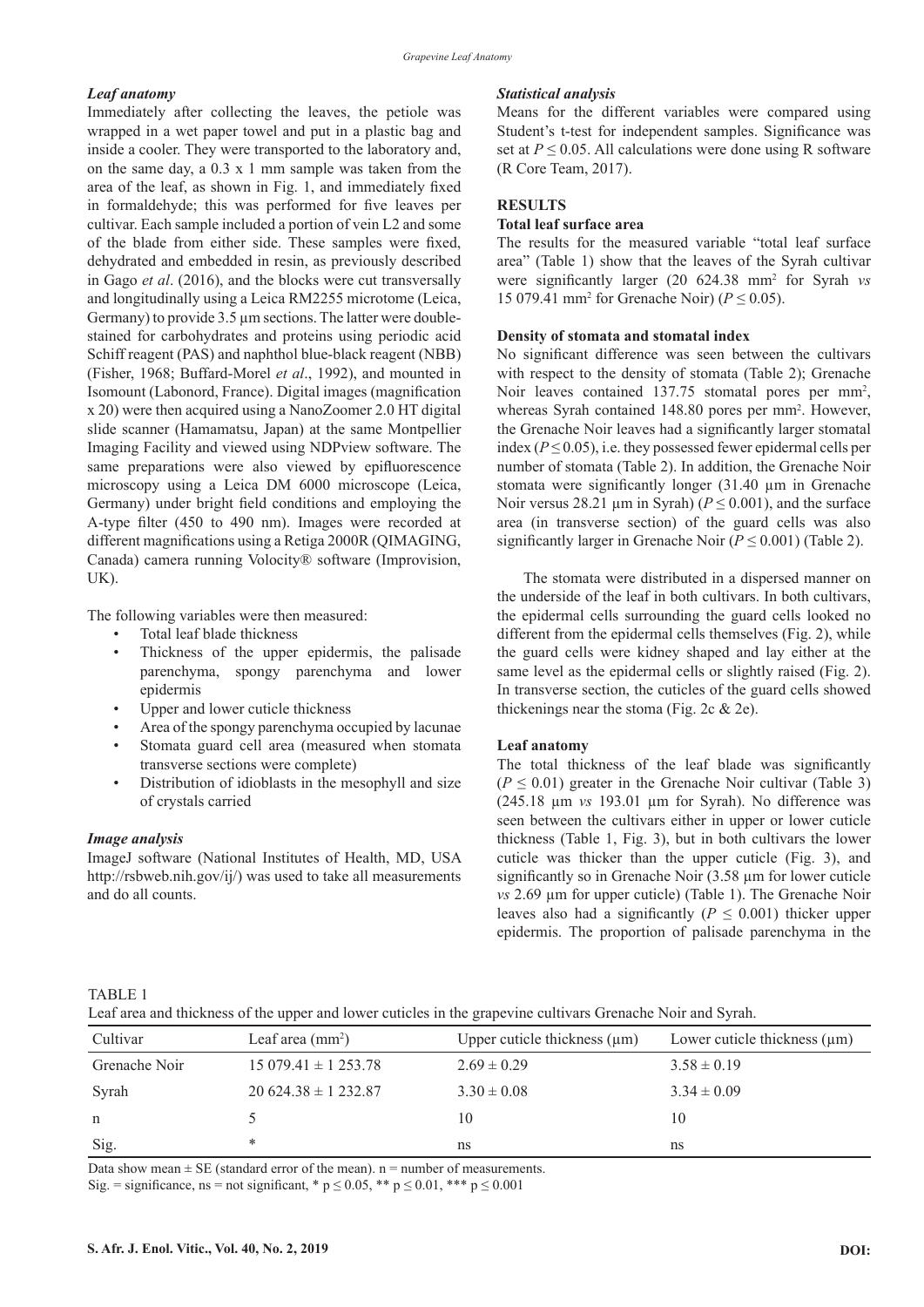| Cultivar      | Stomatal density         | Stomatal index $(\% )$ | Stomatal length $(\mu m)$ | Guard cell area $(\mu m^2)$ |                   |
|---------------|--------------------------|------------------------|---------------------------|-----------------------------|-------------------|
|               | (No. stomata $mm^{-2}$ ) |                        |                           | Guard cell 1                | Guard cell 2      |
| Grenache Noir | $137.75 \pm 6.26$        | $13.89 \pm 1.71$       | $31.40 \pm 0.68$          | $113.16 \pm 4.56$           | $114.15 \pm 4.70$ |
| Syrah         | $148.80 \pm 7.36$        | $8.24 \pm 0.81$        | $28.21 \pm 0.51$          | $79.39 \pm 1.95$            | $80.45 \pm 1.94$  |
| n             | b                        | <sub>b</sub>           | 60                        | 30                          | 30                |
| Sig.          | ns                       | *                      | ***                       | ***                         | ***               |

TABLE 2 Stomatal density and size of Grenache Noir and Syrah leaves.

Guard cell area  $(\mu m^2)$  measured in transverse sections; stomatal length measured from nail polish prints.

Data show mean  $\pm$  SE; n = number of measurements. Sig.= significance, ns = not significant, \* p  $\leq$  0.05, \*\* p  $\leq$  0.01, \*\*\* p  $\leq$  0.001



## FIGURE 2

Stomata on the abaxial side of the leaves: (a) print of Grenache Noir; (b) print of Syrah, (c and e) bright field image of a transverse section of a stoma stained with PAS+NBB  $[c =$  Grenache Noir;  $e =$  Syrah]; note the curved thickening of the guard cell outer wall; (d) bright field image of a longitudinal section of a stoma stained with PAS in Grenache Noir.  $GC =$  guard cells, S=stomata.

total leaf blade thickness was significantly ( $P \le 0.01$ ) thicker in the Syrah leaves (µm 27.67 % *vs*. 23.32 % for Grenache Noir) (Table 3).

Examination of the transverse sections of the leaf blade revealed the overall organisation of the leaf tissues to be similar in both cultivars. The abaxial surface of the Syrah leaves presented two types of non-glandular trichomes: prostrate trichomes (were present with a medium density [OIV, 2009]) and erect trichomes (very low density [OIV, 2009]), while the Grenache Noir leaves were glabrous, i.e. they showed neither type. In both cultivars the cuticle on the epidermal cells formed a protective layer over the whole leaf blade (Fig. 3), even covering the trichomes on the abaxial surface of the Syrah leaves (Fig. 4). The mesophyll of both cultivars was dorsiventrally orientated (with the palisade mesophyll adaxial with respect to the spongy parenchyma) (Fig. 4). The spongy parenchyma contained large lacunae in both cultivars, although no significant difference was seen between them in terms of the area occupied by these spaces.

The mesophyll of both cultivars contained needleshaped calcium oxalate crystals called raphides, lying within specialised cells or idioblasts (Fig. 5). Positive periodic acid-Schiff (PAS) staining in all cells containing raphide bundles indicated that the calcium oxalate crystals were totally covered in mucilage polysaccharides (Fig. 5). The idioblasts were more common at the interface between the two types of mesophyll parenchyma (Fig. 5), although they 1 were also seen in both cell layers. The Syrah leaves showed significantly ( $P \le 0.05$ ) more idioblasts per unit of cross-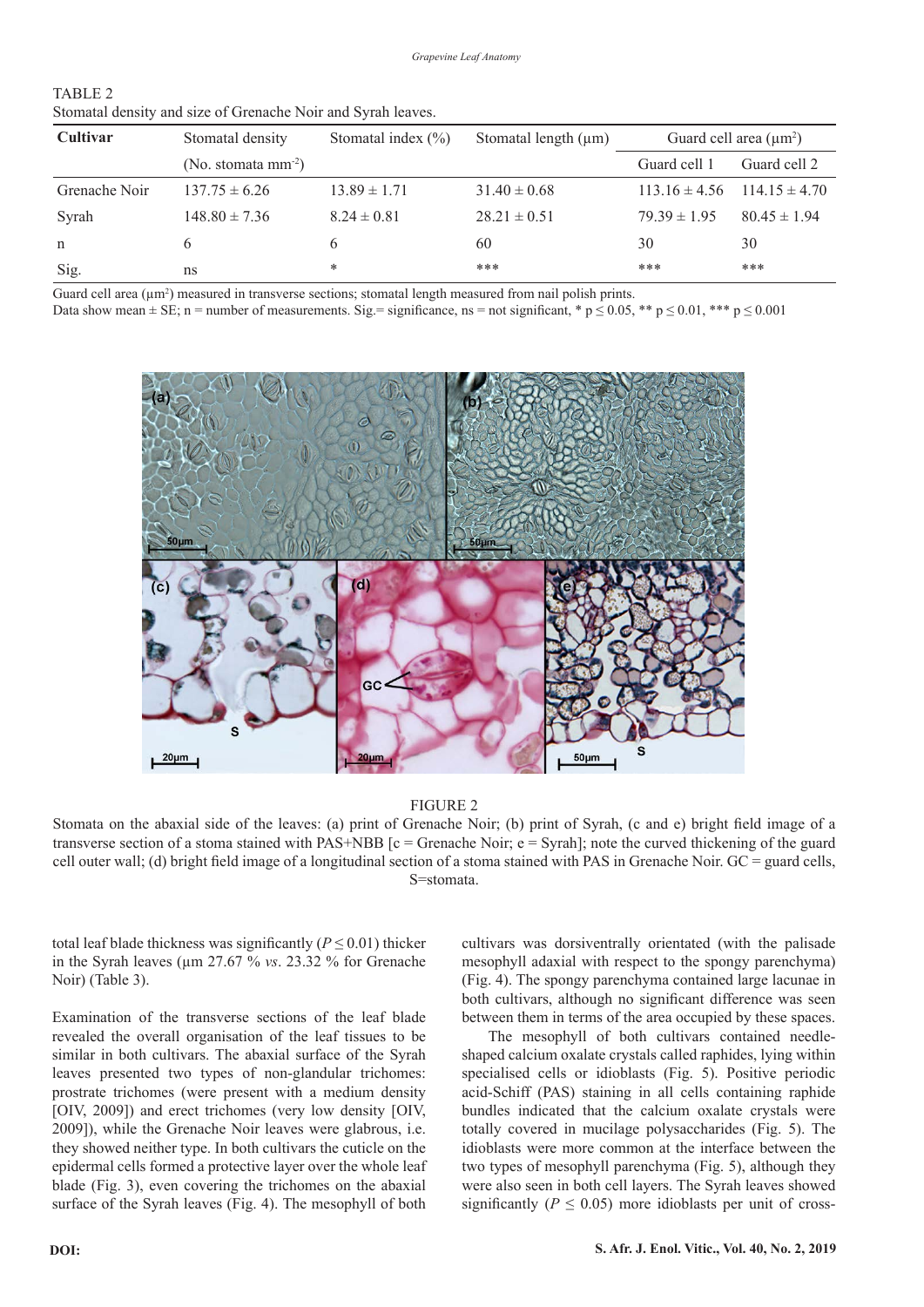|                   | Anatomical traits of Grenache Noir and Syrah leaves.                               |                                                             |                                             |                                                                                                                                                 |                             |                                                         |
|-------------------|------------------------------------------------------------------------------------|-------------------------------------------------------------|---------------------------------------------|-------------------------------------------------------------------------------------------------------------------------------------------------|-----------------------------|---------------------------------------------------------|
| Cultivar          | Leaf blade thickness<br>$(\mu m)$                                                  | leaf blade thickness)<br>$\frac{6}{6}$<br>Upper epidermis ( | Lower epidermis (%<br>leaf blade thickness) | Palisade parenchyma<br>Spongy parenchyma<br>(% leaf blade<br>thickness)                                                                         | (% leaf blade<br>thickness) | spaces in total spongy<br>% Intercellular<br>parenchyma |
| Grenache Noir     | $245.18 \pm 11.57$                                                                 | $11.29 \pm 0.64$ <sup>a</sup>                               | $8.63 \pm 0.35^{\circ}$                     | $23.32 \pm 0.93$                                                                                                                                | $56.76 \pm 1.29$            | $24.69 \pm 1.91$                                        |
| Syrah             | $193.01 \pm 10.55$                                                                 | $7.76 \pm 0.36^a$                                           | $8.87 \pm 0.42^{\circ}$                     | $27.67 \pm 1.16$                                                                                                                                | $55.69 \pm 0.75$            | $19.93 \pm 2.20$                                        |
|                   |                                                                                    |                                                             |                                             |                                                                                                                                                 |                             |                                                         |
| Sig.              | $**$                                                                               | ***                                                         |                                             | $*$                                                                                                                                             |                             | ns                                                      |
| within cultivars. | Data show mean $\pm$ SE; $n =$ number of measurements. Sig. = significance, $ns =$ |                                                             |                                             | not significant, * $p \le 0.05$ , ** $p \le 0.01$ , *** $p \le 0.001$ . Letters denote significant difference between upper and lower epidermis |                             |                                                         |

sectional area (5.70 idioblasts per mm<sup>2</sup>) than the Grenache Noir (3.75 idioblasts per mm 2 ). The length of the raphides was similar in both cultivars, but they were significantly  $(P \le 0.01)$  wider in Grenache Noir (Table 4).

#### **DISCUSSION**

The present results reveal anatomical and morphological differences between the leaves of the studied cultivars. Both stomatal anatomy and density have been well studied in *Vitis* leaves, since they appear to be related to resistance to drought and certain fungal infections (Boso *et al*., 2010; Gerzon *et al*., 2015). However, different authors have recorded different stomatal density values for both Grenache Noir and Syrah (Gómez-del-Campo *et al*., 2003; Rogiers *et al*., 2009; Monteiro *et al*., 2013; Gerzon *et al*., 2015). This might be explained by differences in experimental conditions: some of these reports examined plants in pots, while others examined plants in greenhouses and in the field. Scienza and Boselli (1981) reported clear differences in the stomatal density of rootstock cultivars grown in pots and in the field. Gerzon *et al*. (2015) reported the differences in stomatal density between Grenache Noir and Syrah plants grown in pots to be greater than between plants grown in the field. In addition, they reported the stomatal density of Grenache Noir to be significantly higher, with no differences seen in terms of stoma length. In the present work, no difference was seen between the cultivars in terms of stomatal density, but the stomata of Grenache Noir were significantly longer and wider. In addition, the stomatal index of the present Grenache Noir plants was significantly greater than that of the Syrah plants. However, caution should be taken when comparing stomatal density data collected by different authors; discrepancies in these results may be due to differences in the stage of development of the plants and the environmental conditions under which they were grown (Yan *et al*., 2017). Stoma size would appear to be a genetically controlled trait, but further work is needed to determine whether this variable is affected by ecophysiological features, while stomatal index (SI) is a direct measure of the proportion of epidermal cells that have differentiated into stomata. Therefore, SI measurements allow a normalisation of the effects of epidermal cell size, whereas stomatal density is influenced by epidermal cell size, which could be modified by environmental factors (Yan *et al*., 2017).

The presence of trichomes in the abaxial surface of the leaves of the Syrah cultivar agree with the results reported by Boso *et al*. (2010) and Gago *et al*. (2016), and the trichome type (erect and/or prostrate), their microanatomy and distribution on the abaxial epidermis are consistent with that reported previously by Gago *et al*. (2016). Also, the structures recorded for the two epidermises and the organisation of the mesophyll tissues agree with results reported by Boso *et al*. (2010) for different cultivars of *V. vinifera* and the species *V. riparia*. Monteiro *et al*. (2013) describe the palisade parenchyma of several red grape cultivars to be 'pluristratified', with up to three layers of compact cells. In the present work, however, the palisade parenchyma of both Grenache Noir and Syrah was composed of just one layer. In some transverse sections, however, an intermediate layer of very compact cells was seen at the palisade/

TABLE 3

**CABLE** 3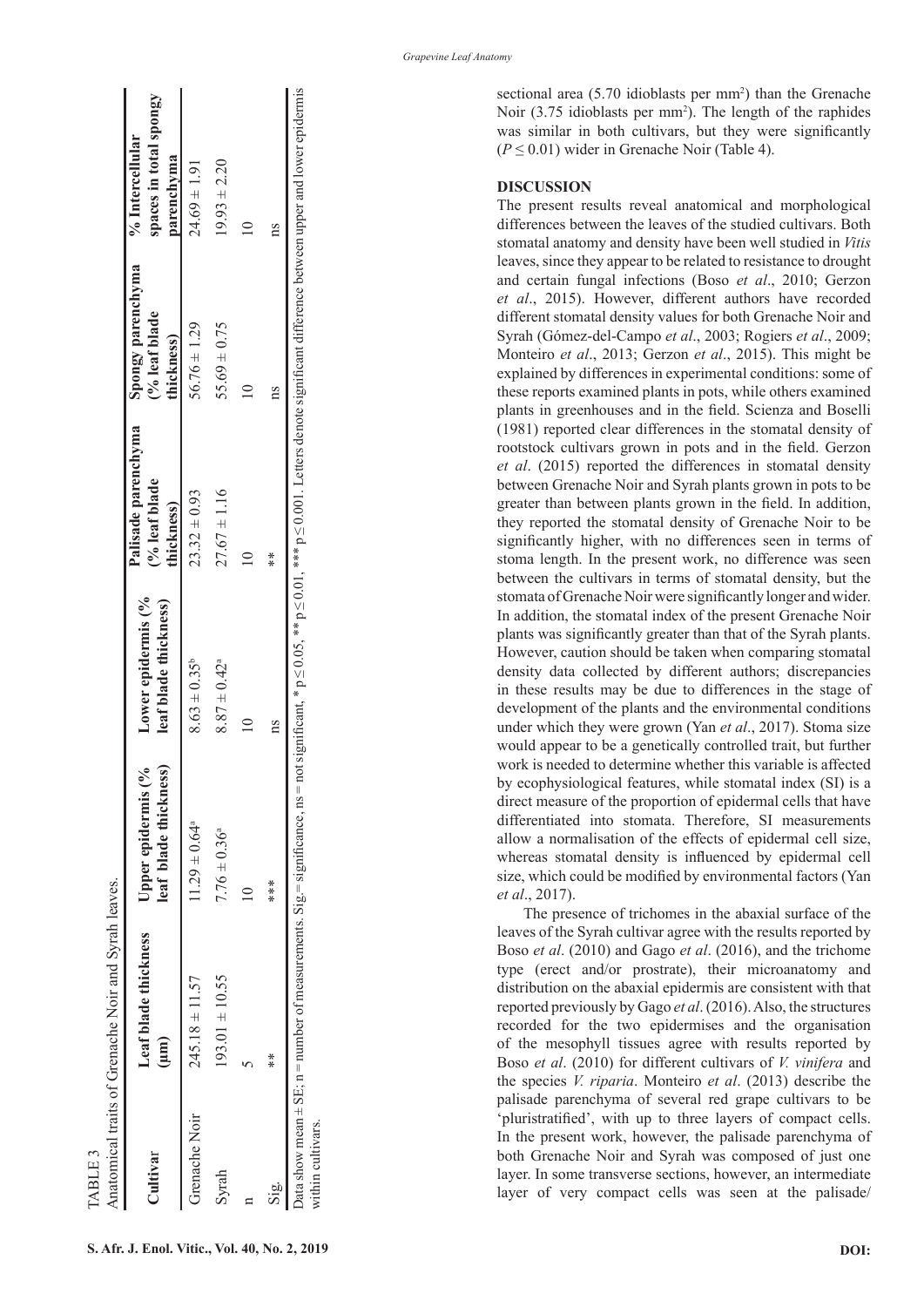

FIGURE 3

Cuticle on the leaf epidermis: (a): epifluorescence microscopy image of a transverse section of Grenache Noir (note upper and lower epidermises); (b): bright field image of a longitudinal section of Syrah leaf stained with PAS. UCUT = upper cuticle,  $LCUT = lower$  cuticle





Leaf anatomical characteristics as seen in transverse section (staining with PAS+NBB), (a) Grenache, (b) Syrah. PAS staining of Grenache (c) and Syrah (d) leaves. AB, abaxial epidermis; AD, adaxial epidermis; BS, bundle sheath; I, idioblast; IS, intercellular space; PP, palisade parenchyma; S, stomata; SP, spongy parenchyma; T, trichome; TB, trichome base; VB, vascular bundle.

spongy parenchyma interface – cells considered here as not belonging to the palisade parenchyma. Rather, this layer appears to be made up of apoptotic cells that eventually give rise to lacunae. The apoptosis gradient begins close to the lower epidermis; the cells closest to the palisade parenchyma are the last to experience any apoptotic events. This gives rise to fewer lacunae among these cells and the creation of this intermediate layer of cells.

Grenache Noir and Syrah have shown different stomatal control behaviour under water stress conditions (Schultz, 2003; Santesteban *et al*., 2009), and for this they have been classified as either isohydric (Grenache Noir) or anisohydric (Syrah). Differences in the anatomy of the petioles, green shoots and rachis of their clusters have previously been noted between the isohydric Grenache Noir and the anisohydric Syrah (Schultz, 2003; Gerzon *et al*., 2015; Scharwies &Tyerman, 2017). In the present work, anatomical differences were detected in the leaves that might play some functional role in the regulation of leaf water potential  $(\Psi_{\rm r})$ . The total thickness of the Grenache Noir leaves was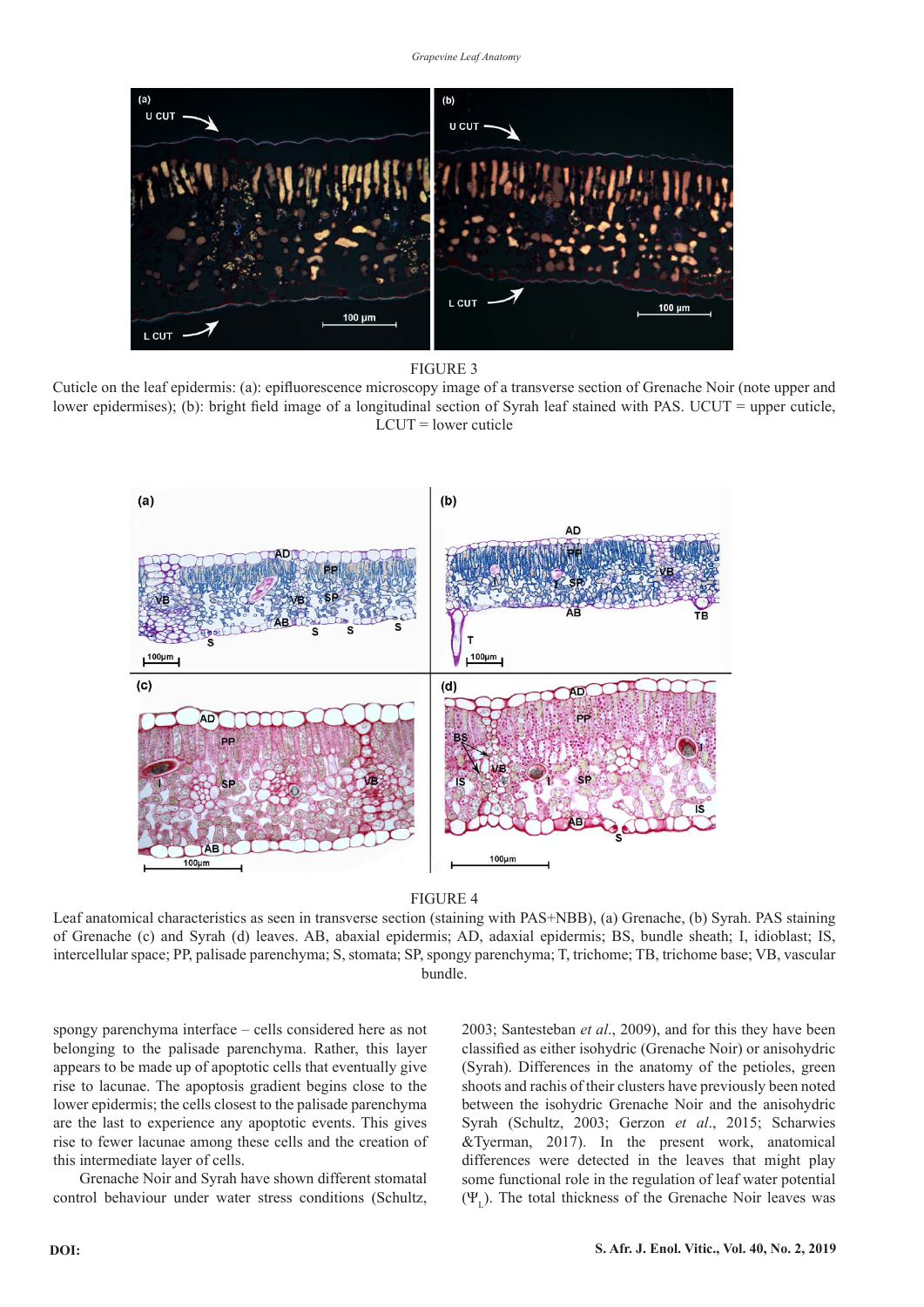| וכור |  |
|------|--|
|------|--|

Idioblasts and their calcium oxalate crystal/mucilage content variables.

|                                               | <b>Grenache Noir</b>  | $\mathbf n$ | Syrah                 | $\mathbf n$ | Sig.   |
|-----------------------------------------------|-----------------------|-------------|-----------------------|-------------|--------|
| Number of idioblasts per cross-sectional area | $3.75 \pm 0.51$       | 5           | $5.70 \pm 0.46$       | 5           | $\ast$ |
| of the leaf $(N_0, \text{mm}^{-2})$           |                       |             |                       |             |        |
| Idioblast dimensions (longitudinal section):  |                       |             |                       |             |        |
| Perimeter $(\mu m)$                           | $208.61 \pm 21.07$    | 13          | $230.62 \pm 20.27$    | 8           | ns     |
| Length $(\mu m)$                              | $88.09 \pm 10.39$     | 13          | $99.00 \pm 9.32$      | 8           | ns     |
| Width $(\mu m)$                               | $29.77 \pm 1.52$      | 13          | $27.52 \pm 1.85$      | 8           | ns     |
| Area $(\mu m^2)$                              | $2,337.69 \pm 346.63$ | 13          | $2,475.00 \pm 347.06$ | 8           | ns     |
| Idioblast dimensions (transverse section):    |                       |             |                       |             |        |
| Perimeter $(\mu m)$                           | $109.87 \pm 3.78$     | 28          | $95.63 \pm 2.45$      | 46          | $***$  |
| Diameter $(\mu m)$                            | $27.77 \pm 0.82$      | 28          | $25.01 \pm 0.54$      | 46          | $***$  |
| Area $(\mu m^2)$                              | $916.68 \pm 60.69$    | 28          | $694.74 \pm 33.71$    | 46          | **     |

Data show mean values  $\pm$  SE; Sig. = significance, n = number of measurements, ns = not significant, \* p  $\leq$  0.05, \*\* p  $\leq$  0.01, \*\*\* p  $\leq$  0.001.



## FIGURE 5

Idioblast cells containing calcium oxalate crystals grouped in raphide bundles and mucilage. The idioblast cells are oriented in different directions. (a) Transverse section of Grenache Noir leaf stained with PAS: arrow No. 1 shows longitudinal section of an idioblast with the crystals as raphides embedded in mucilage (stained in red with PAS reagent); arrow No. 2 shows a transverse section of a similar idioblast. (b) Transverse section of Grenache Noir leaf stained with PAS+NBB showing longitudinal image of an idioblast cell containing a bundle of raphides embedded in mucilage. (c) Transverse section of a Syrah leaf stained with PAS showing a transverse image of idioblast containing raphides and mucilage. Mc, mucilage; Id, idioblast cells containing raphides (calcium oxalate crystals).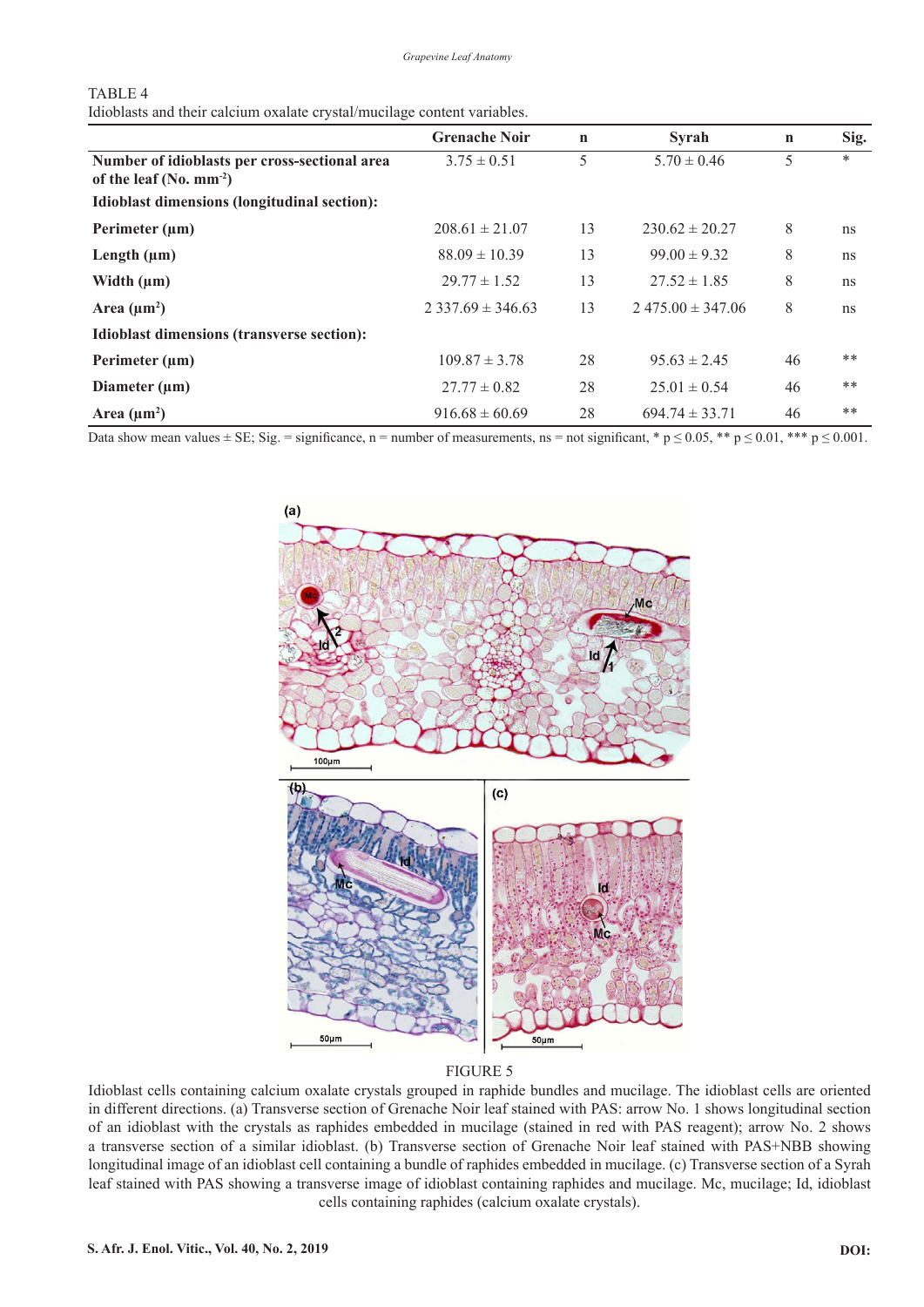significantly greater than that of the Syrah leaves, but the thickness of the palisade parenchyma was greater in Syrah. A thicker palisade tissue would increase the number of sites available for  $CO_2$  assimilation per unit area of leaf surface (Ennajeh *et al*., 2010), and may help maintain photosynthetic assimilation rates for some time if the stomata were to close in order to retain water. The Grenache Noir leaves had a smaller total surface area than the Syrah leaves – another adaptation that has been related to drought tolerance (Doupis *et al*., 2016). The leaves of these two cultivars thus show anatomical and morphological adaptations that might be related to tolerance to water stress.

More recently published work shows the anisohydric classification of Syrah may not be so certain (Rogiers *et al*., 2011; Coupel-Ledru *et al*., 2014; Hugalde & Vila 2014; Gerzon *et al*., 2015). The existence of a relationship between water potential and stomatal conductance is questioned, since a cultivar may show isohydric or anisohydric behaviour depending on the degree of water stress and environmental conditions (Lovisolo *et al*., 2010). Mishra *et al*. (2012) reported that certain morphological characteristics of *Arabidopsis thaliana* leaves, including their shape and size, vary depending upon whether plants were grown inside or outside growth chambers. Experiments have been performed in grapevine plants grown in pots under glasshouse conditions, in the field, and grafted or not onto rootstocks, and different results were obtained for the same variables. For example, Hochberg *et al*. (2018) suggest that grapevine plants shift from anisohydric to isohydric depending on soil water potential, so for proper characterisation of the genotypic effect (iso/anisohydric) it is also important to consider the effect of the environment. In order to enable meaningful comparisons of different cultivars, it is also necessary to improve our understanding of the temporal dimension of drought responses and the role of anatomical traits related to water transport in the plant (Martínez-Vilalta & García-Forner, 2017).

Many idioblasts were found in the leaf mesophyll of both the Grenache Noir and Syrah plants. These cells accumulate calcium oxalate and mucilage, and were more commonly seen at the interface of the palisade and spongy parenchyma. The calcium in these crystals is of environmental origin and from the oxalate synthesised by the cells (Franceschi & Nakata, 2005). The morphology of these crystal-containing cells has been used in the taxonomic classification of plant species (Pennisi & McConnell, 2001; Coutinho *et al*., 2013). Their function is not entirely clear, but it has been proposed that they are involved in tissue calcium regulation, protection from herbivores, and heavy metal detoxification (Franceschi & Nakata 2005; He *et al*., 2013). Other authors suggest that these crystals, plus the mucilage found in these cells, might have a functional role in water stress. For example, Brown *et al*. (2013), who studied the leaflets of different *Acacia* species, reported an increase in the accumulation of these crystals when soil water levels were maintained at low levels. Liu *et al*. (2015) report the presence of idioblasts containing crystals and mucilage in mature *Populus euphratica* leaves and attribute them a function in drought resistance, with the mucilage at least helping in the storage of water in the mesophyll. Similarly, Doupis *et al*. (2016) reported idioblasts

containing mucilage and calcium oxalate to increase in number in grapevine leaves growing under water stress conditions. These authors suggest that the mucilage permits rapid water accumulation in the leaf mesophyll that can be released when needed. Finally, Tooulakou *et al*. (2016) monitored the oxalate content to examine the fluctuation in calcium oxalate crystal volume over the course of a day in *Amaranthus hybridus*, and proposed that these crystals act as a source of carboxyl groups that could be turned into  $CO<sub>2</sub>$  by the enzyme oxalate oxidase during times when the atmospheric supply of the gas is low, e.g. when the stomata are closed in reaction to water stress. The accumulation of calcium oxalate crystals may therefore provide the plant with a means of tolerating drought.

In the present work, the cultivar Syrah had the larger number of idioblasts, but the crystals carried by those of Grenache Noir were bigger. However, their abundance and size were studied only in transverse sections of the leaves. To establish the relationship between the accumulation of calcium oxalate + mucilage and tolerance to water stress, further work is necessary on the size and distribution of the idioblasts containing them, and comparisons have to be made between plants subjected to different degrees of water stress.

#### **CONCLUSIONS**

Anatomical and morphological differences were found between the leaves of the Grenache Noir and Syrah grapevine cultivars, with the former showing smaller but thicker leaves. Differences were also detected in terms of the distribution of their leaf mesophyll tissues, stomatal size and index, and the abundance of idioblasts. The functional significance of these differences, however, remains to be determined. Indeed, further work is needed to determine how plastic these differences might be in plants growing under water stress conditions.

#### **LITERATURE CITED**

Anderson, K. & Aryal, N.R., 2013. Database of regional, national and global winegrape bearing areas by variety, 2000 and 2010. Wine Economics Research Centre, University of Adelaide. Online: http//www.adelaide.edu. au/wine-econ/databases/winegrapes/ [accessed 4 November 2017].

Ben Salem-Fnayou, A., Bouamama, B., Ghorbel, A. & Mliki, A., 2011. Investigations on the leaf anatomy and ultrastructure of grapevine (*Vitis vinifera* L.) under heat stress. Microsc. Res. Techniq. 74(8), 756-762.

Boso, S., Alonso-Villaverde, V., Santiago, J.L., Gago, P., Dürrenberger, M., Düggelin, M., Kassemeyer, H.H. & Martinez, M.C., 2010. Macro- and microscopic leaf characteristics of six grapevine cultivars (*Vitis* spp) with different susceptibilities to grapevine downy mildew. Vitis 49, 43-50.

Brown, S.L., Warwick, N.W.M. & Prychid, C.J., 2013. Does aridity influence the morphology, distribution and accumulation of calcium oxalate crystals in Acacia (Leguminosae, Mimosoideae)? Plant Physiol. Bioch. 73, 219-228.

Buffard-Morel, J., Verdeil, J. & Pannetier, C., 1992. Embryogenèses somatique du cocotier (*Cocos nucifera* L) à partir de tissus foliaires, étude histologique. Can. J. Bot. 70, 735-741.

Coupel-Ledru, A., Lebon, E., Christophe, A., Doligez, A., Cabrera-Bosquet, L., Pechier, P., Hamard, P., This, P. & Simonneau, T., 2014. Genetic variation in a grapevine progeny (*Vitis vinifera* L cvs Grenache NoirxSyrah) reveals inconsistencies between maintenance of daytime leaf water potential and response of transpiration rate under drought. J. Exp. Bot. 65(21), 6205-6218.